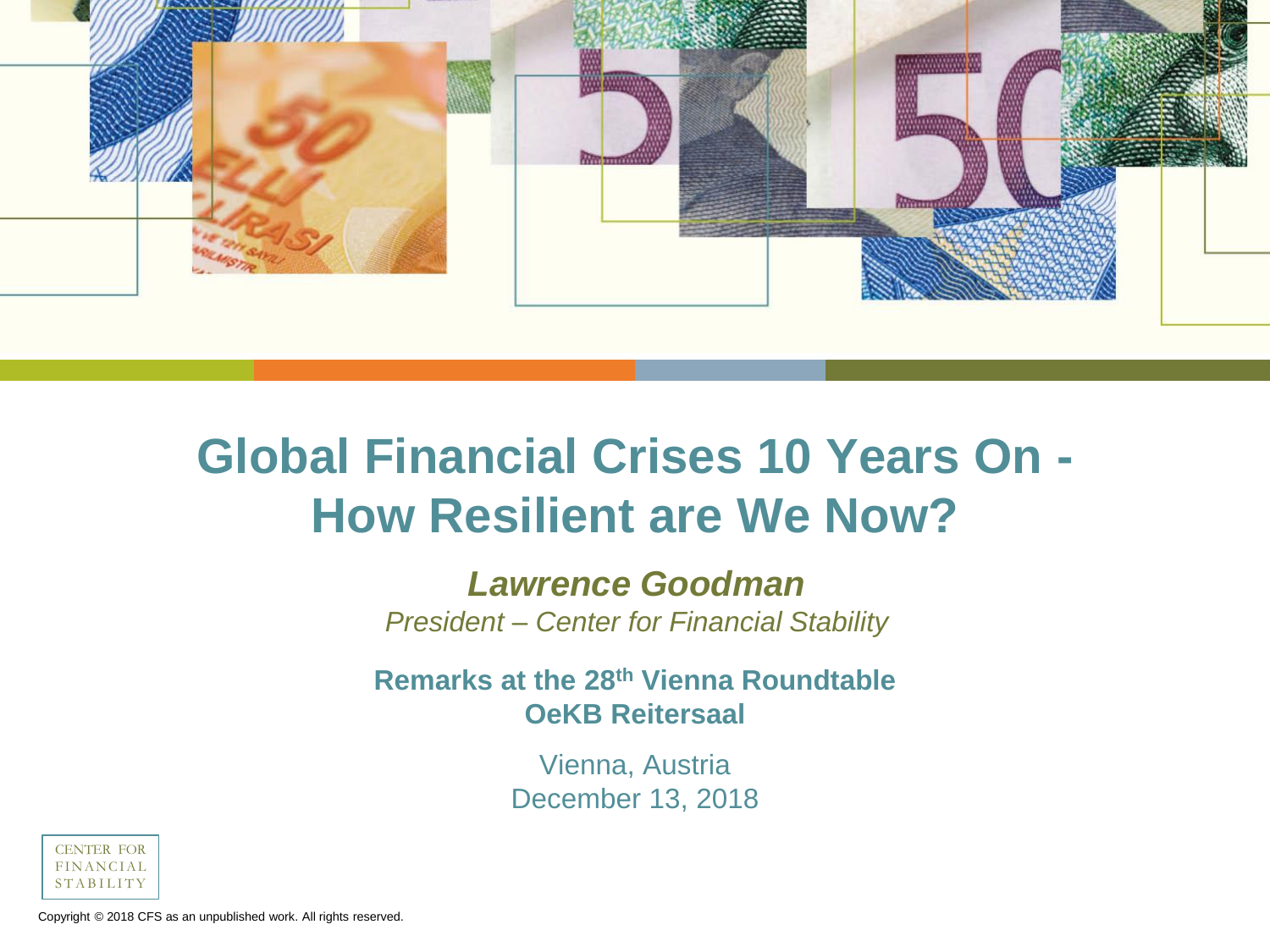**Bold • Innovative • Practical** 

## **Challenges for the Future…**



**"Never before"** has there been such:

- Large scale **intervention** by central banks and governments,
- Growth in the financial **regulator apparatus and labyrinth of rules** governing markets,
- **Distortions** across a wide range of financial markets.

**"The Unwind: What's Next for Global Markets"**  *Center for Financial Stability* May 27, 2015

http://www.centerforfinancialstability.org/speeches/unwind\_052715.pdf

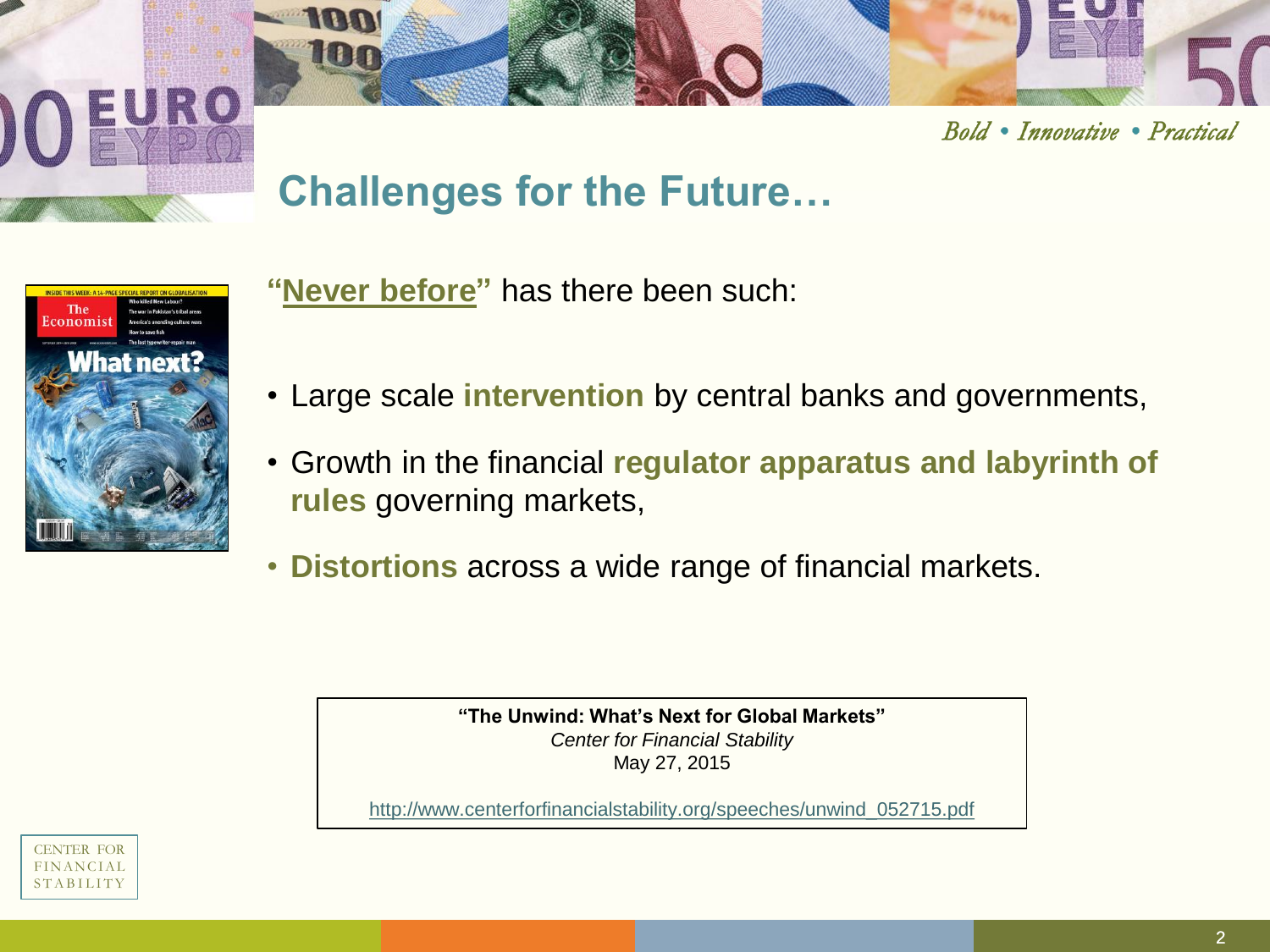

Bold • Innovative • Practical

#### **Major Central Banks: Stock of Liquidity**



CENTER FOR FINANCIAL **STABILITY** 

Source: Federal Reserve Board, European Central Bank, Bank of Japan, People's Bank of China, Bank of England, and Center for Financial Stability.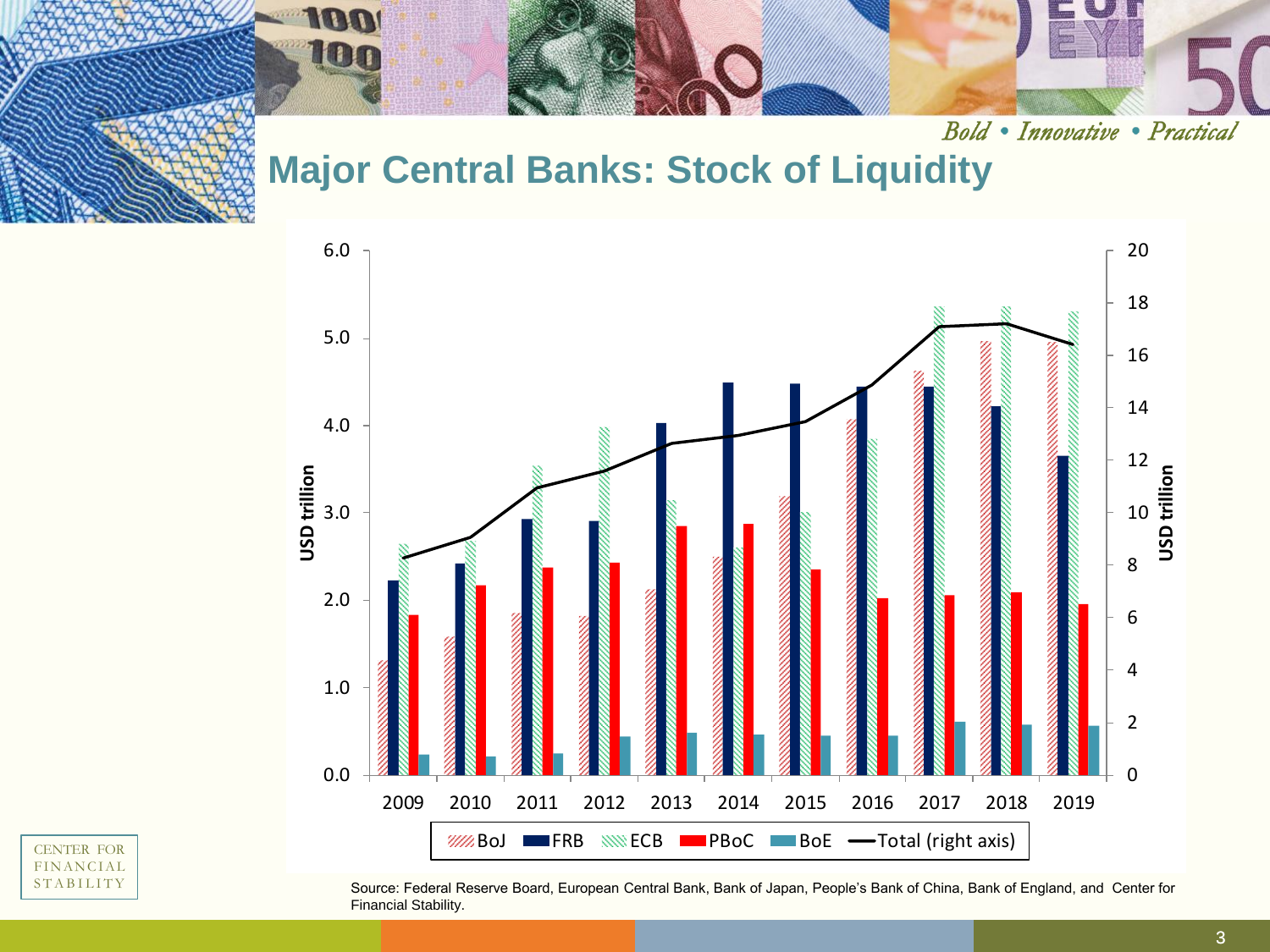

Bold • Innovative • Practical

#### **Major Central Banks: Flow of Liquidity**



CENTER FOR FINANCIAL **STABILITY** 

Source: Federal Reserve Board, European Central Bank, Bank of Japan, People's Bank of China, Bank of England, and Center for Financial Stability.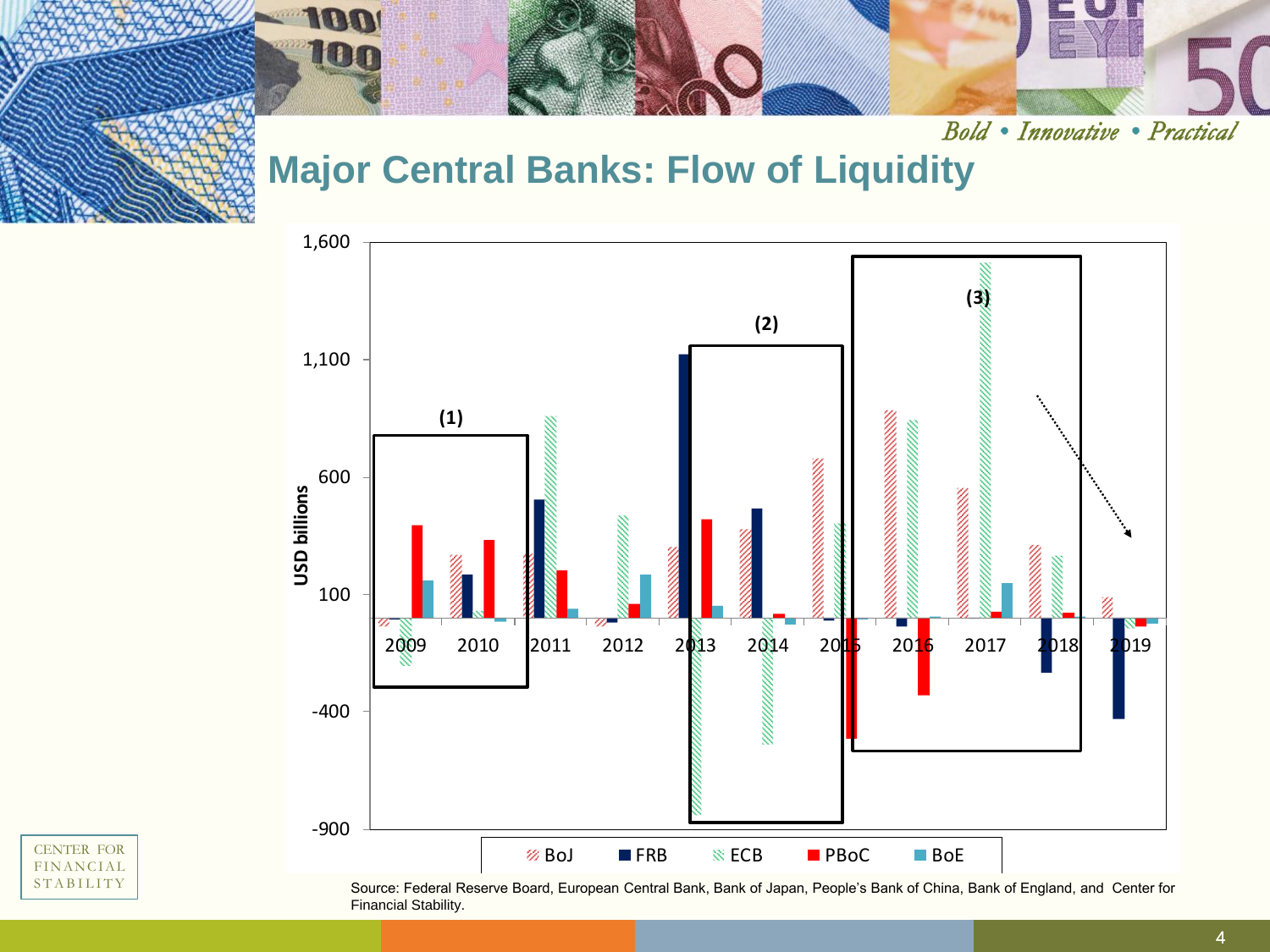

Bold • Innovative • Practical

## **Why CFS Divisia Money Matters for Markets, the Economy, and Policy**





Source: Federal Reserve Bank of St. Louis and Center for Financial Stability.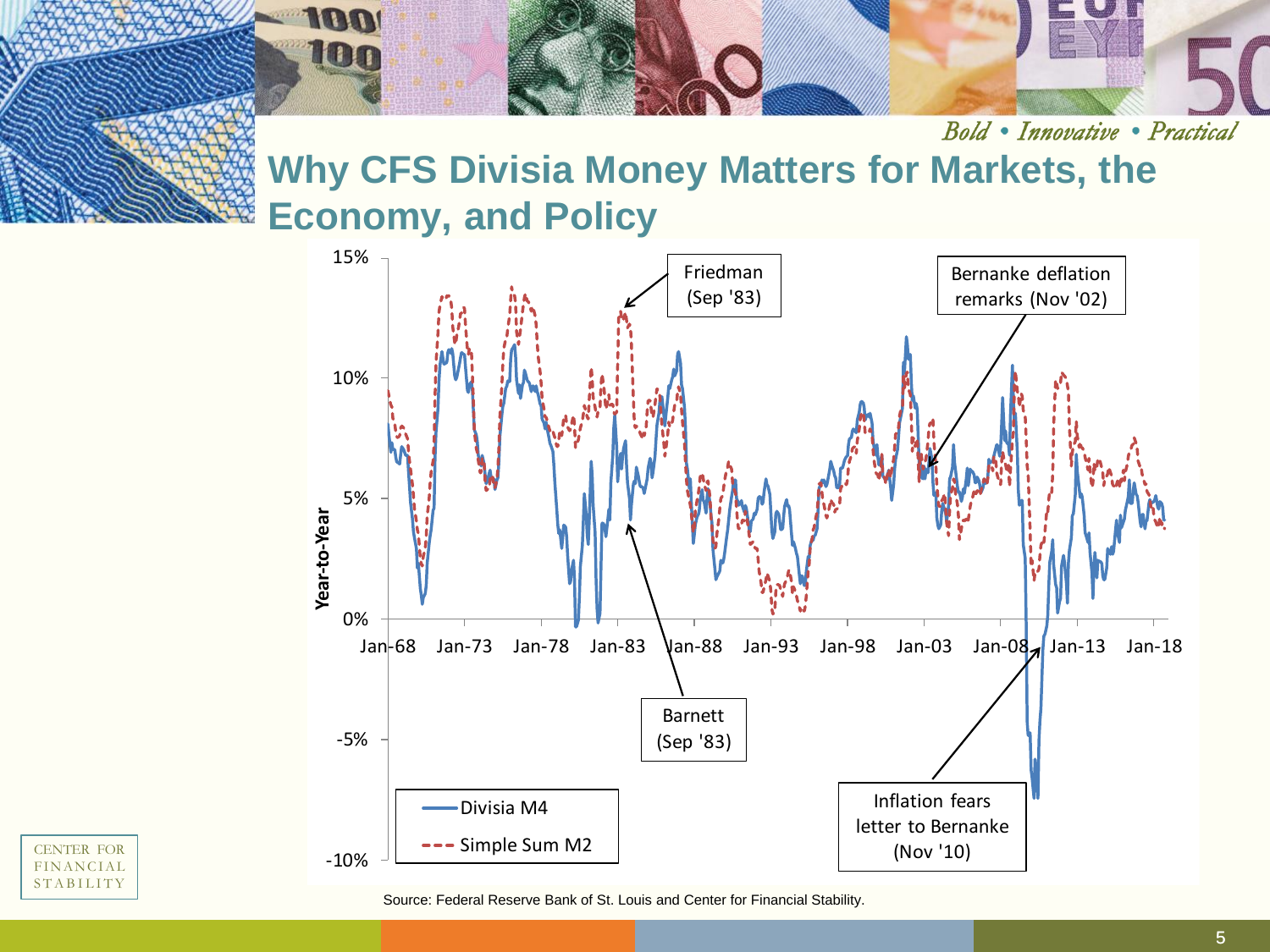

Bold . Innovative . Practical

#### **Policy Driven Distortions in Debt and Equity Markets**



CENTER FOR FINANCIAL **STABILITY** 

Source: Robert Shiller (Yale University), Bloomberg LP, and Center for Financial Stability.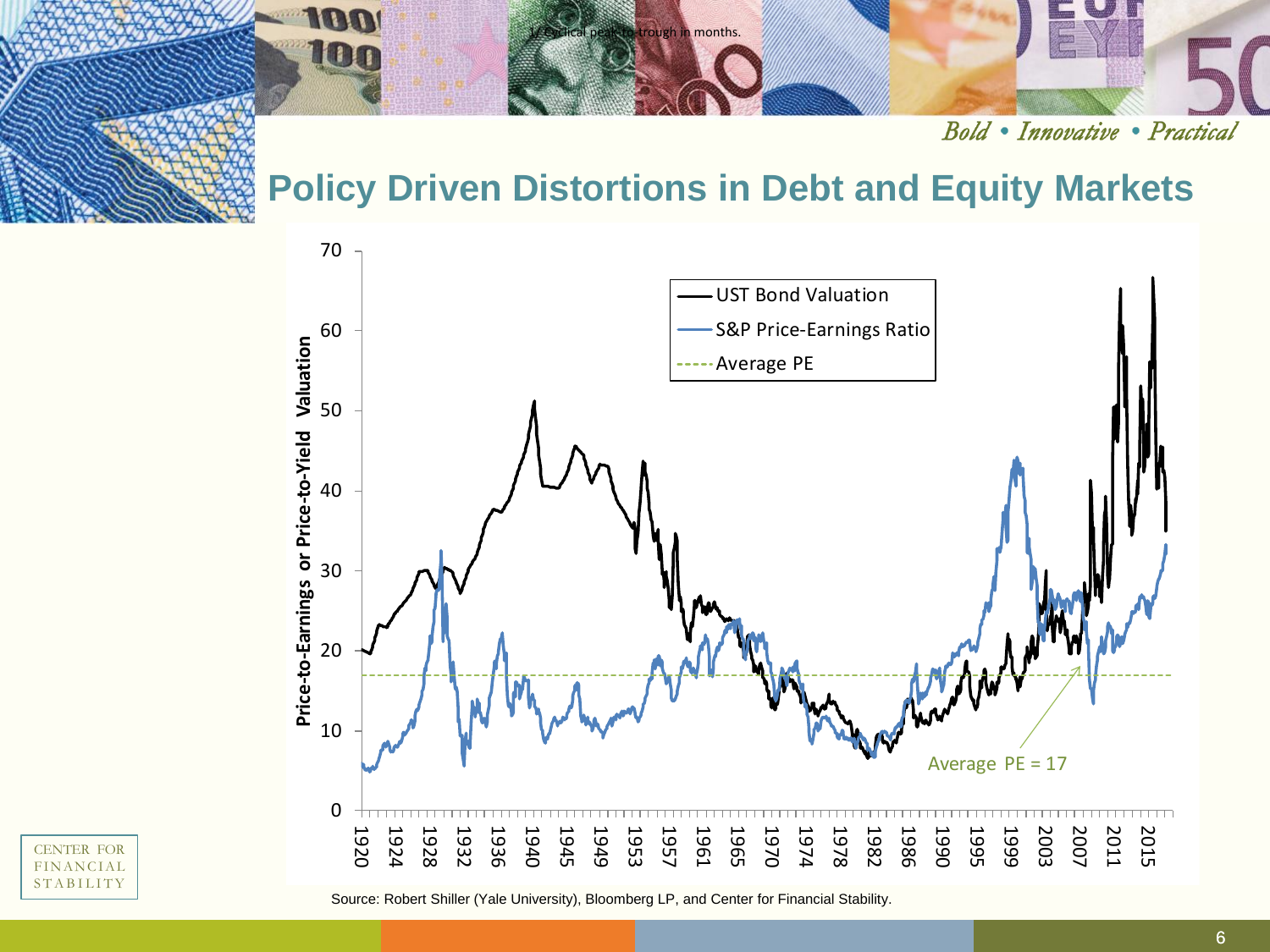

Bold • Innovative • Practical **Accommodative Monetary Policy spurs Speculative Investor Behavior**



Note: Includes futures positions in NYMEX crude, S&P 500 index, JPY, gold, CHF, Nikkei, and GBP held by speculative investors. Source: CFTC, Bloomberg LP, and Center for Financial Stability.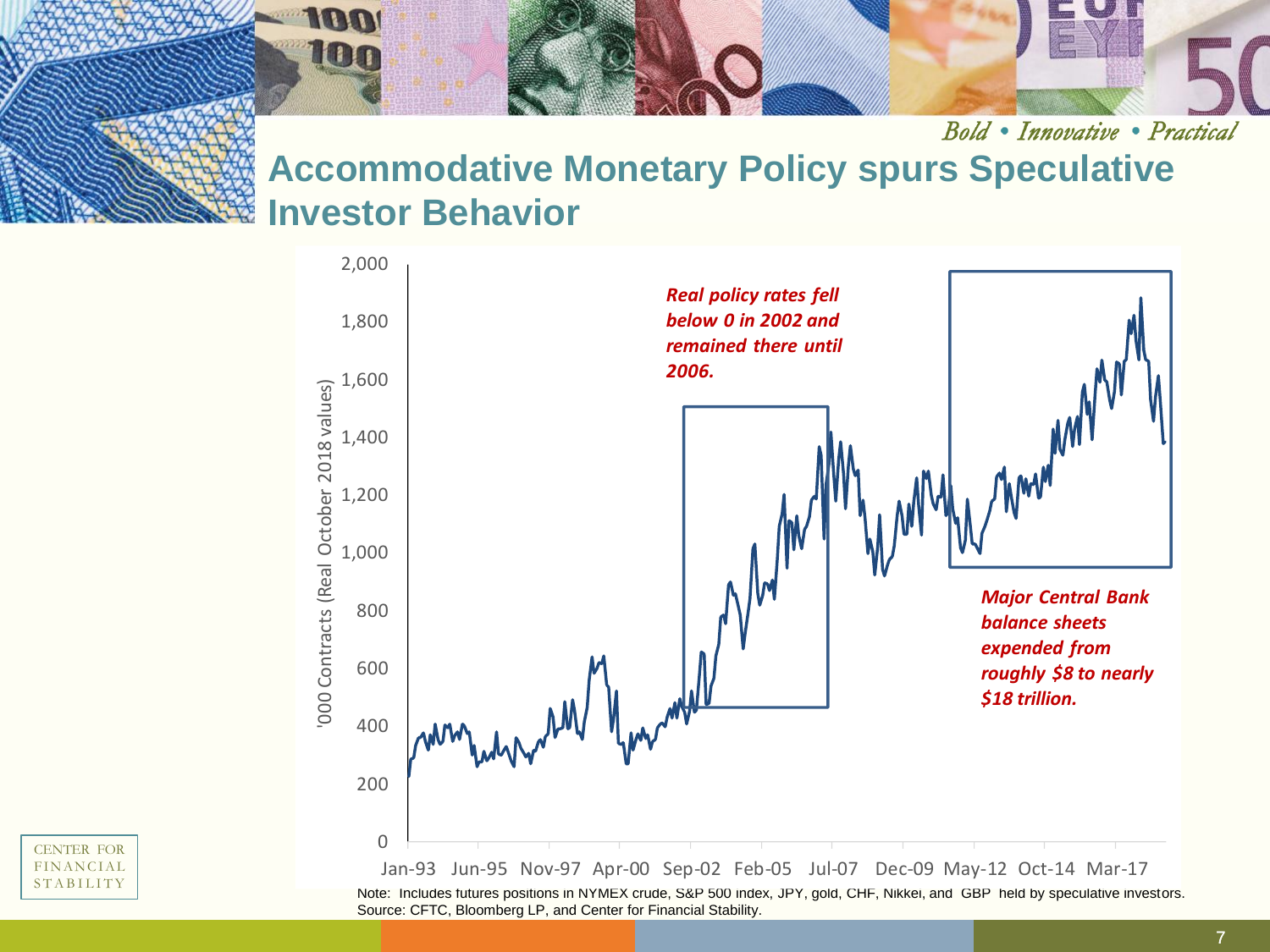

Bold • Innovative • Practical

### **Accommodative Monetary Policy boosts Volatility and Long Bets**



**LET** 

Note: Includes futures positions in NYMEX crude, S&P 500 index, JPY, gold, CHF, Nikkei, and GBP held by speculative investors. Source: CFTC, Bloomberg LP, and Center for Financial Stability.